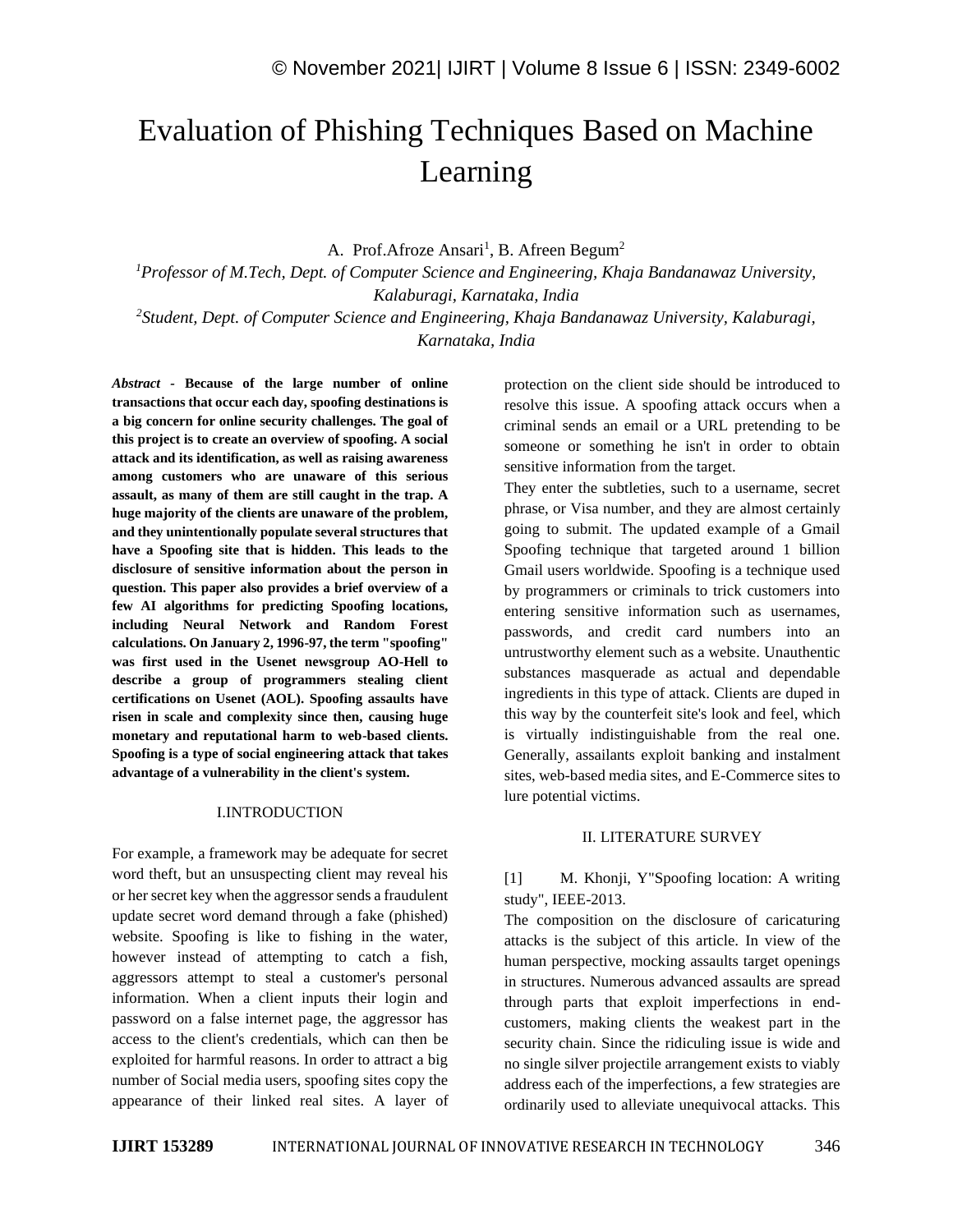review looks at countless as of late proposed Spoofing moderation techniques.A significant level diagram of different orders of Spoofing help strategies, like distinguishing proof, threatening protection, change, and expectation, is additionally shown, which we accept is critical to present where the Spoofing acknowledgment systems have a place in the general easing measure.

# Work done:

1. In above work the creator has utilized the calculation in finding the digital assault on the PC.

2. The creator utilized the moderation technique to do as such.

[2] Acquisti, I. G. Leon, N. Sadeh, F. Schaub, M. Sleeper, Y. Wang, S. Wilson, "Nudges for assurance and security: Understanding and aiding customers' choices on the web", 2017.

Assurance and security decisions. A creating collection of assessment has investigated individuals' choices inside seeing assurance and information security tradeoffs, the unique deterrents impacting those choices, and methods of calming such obstructions. This article gives a multi-disciplinary examination of the composing identifying with assurance and security dynamic.

It fixates around research on assisting individuals' assurance and security choices with sensitive paternalistic interventions that knock customers toward more favorable choices. The article analyzes anticipated benefits of those interventions, includes their shortcomings, and perceives key moral, plan, and assessment challenges.

## Work done:

1. The maker considered on the insurance and security of the contraption in the paper.

2. Paternalistic sensitive intervention method is used to do accordingly.

[3] M. M. Moreno-Fernández, "Searching for phishers. Further creating Internet customers' affectability to visual confusion prompts to hinder electronic deception", Apr. 2017.

Mocking is a kind of electronic deception wherein aggressors try to take fragile information by behaving like a genuine substance. To stay aware of the attack concealed, phishers ordinarily use fake regions that definitively imitate veritable ones. Regardless, there are commonly subtle visual inconsistencies between

these satire objections and their genuine accomplices that may help Internet customers to recognize their boggling nature. Among all of the possible clear signs, we choose to focus in on typography, since it is habitually hard for phishers to use exactly the same text style as in the principal site. Appropriately, Experiment 1 studied the sufficiency of visual isolation getting ready to help people with recognizing typographical blunders among fake and genuine destinations. Results showed higher affectability to contrasts when school understudies were as of late ready with less complex transformations of the division task (i.e., remembering more detectable differences for typography) than when they were ready with the inconvenient objective isolation from the start (easy to-hard effect). These results were rehashed with a more broad and more agent trial of baffling Internet customers in Experiment 2. Ideas for the arrangement of philosophies to hinder electronic blackmail are discussed.

# Work done:

1. The designer learned concerning the fake and veritable locales information.

2. This study is done using the blunders methodologies.

[4] M. Junger, "Planning and advices are not convincing to hinder social planning attacks", Jan. 2017.

Individuals will trust each other overall and will actually want to productively uncover individual subtleties. Thus, they are vulnerable notwithstanding friendly designing assaults. The current review checked out the viability of two mediations pointed toward shielding customers from social plan assaults, specifically, planning through signs to expose concerns in regards to the dangers of social plan advanced attacks and alerts against the exposure of individual information. The visitors of a shopping region in a medium-sized Dutch town were considered for instance. Subjects were requested their email address, 9 digits from their 18-digit monetary equilibrium number, and for the individuals who had as of late shopped on the web, what they had bought and where they had bought it. The subjects uncovered a great deal of data: 79.2 percent filled in their email address, and 43.5 percent gave record information. 89.8% of web clients filled in the sort of product(s) they bought, and 91.4 percent filled for the sake of the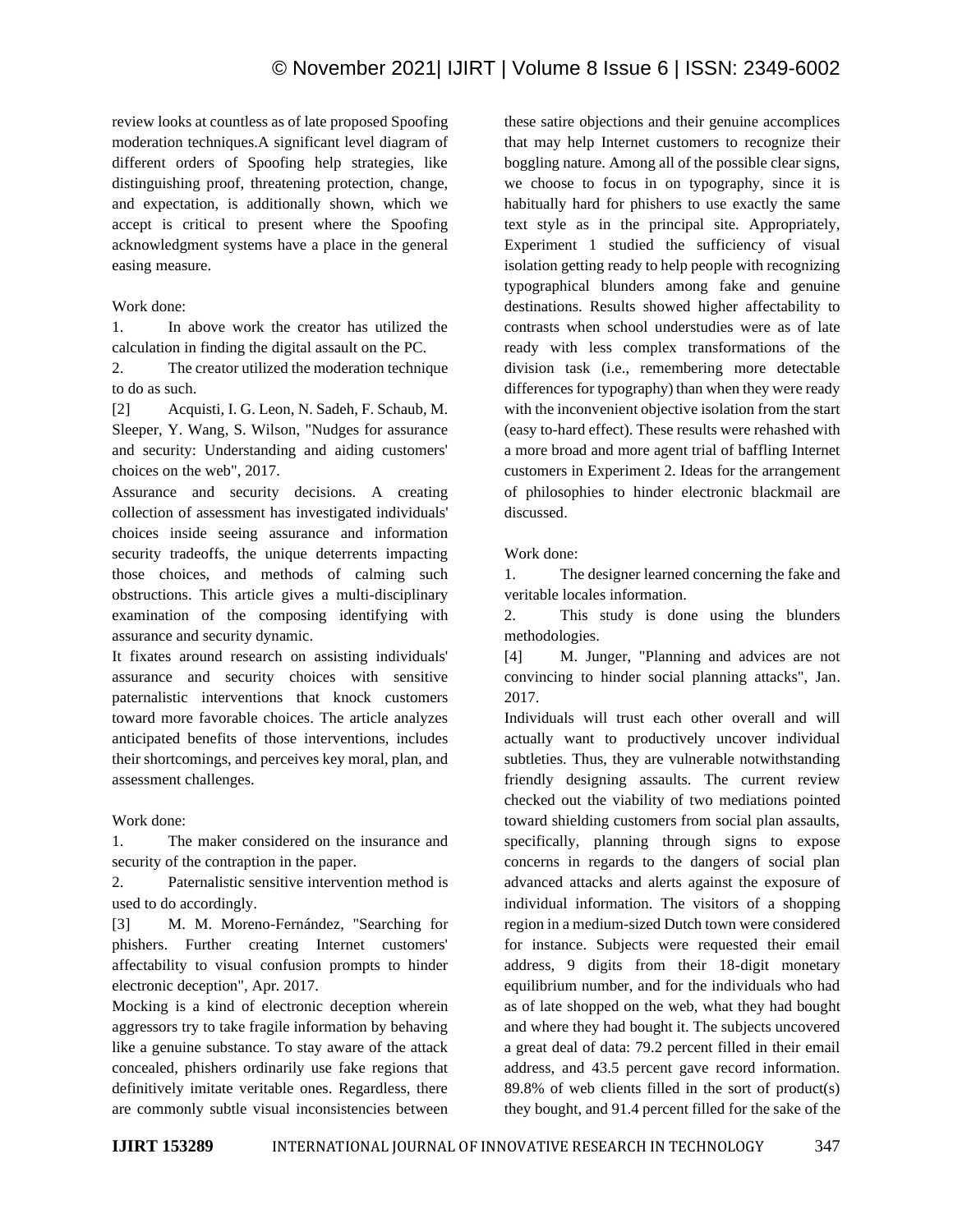electronic store where they made these buys. A multivariate investigation uncovered that neither the preparing questions nor the chiding had any impact on the measure of exposure. There were signs that the admonition had an adverse consequence. The repercussions of these discoveries are explored.

## Work done:

1. The designer worked on the social site attack by the Spoofing locales.

2. Different attacks and how much degree of attack done is shown already.

### III. METHODOLOGY

The FE-POD framework consists of various types of standards, boundaries and techniques each assumes a particular part:

1) Set-up-Parameter: The FE-POD'S are summoned by the alleged K-GC. Executes the FE-POD'S subsequent to setting up the calculation to build the public limit standard. Utilizing PrivKG, compute a customer I d's private attribute key sk-An id The K-GC then, at that point, sends the public limit standard to the square adroit chain's understanding.

2) Publish Multiple Tasks: The FE-POD'S are performed by the customer I d.For various reappropriating estimation tasks, Tran-KG computations were utilized to deliver an adjustment of key tk-An id and in translating key d-kid.Veri-KG estimations to produce the affirmation key vk-An id and the eyewitness key w-kid. From that point onward, the customer ID conveys N re-appropriating computation tasks, where C-TA is the code text made by the information proprietor during the FE-PO-D'S.Encrypt estimation. In the interim, the customer I d holds a hash c of a specific number of resources. the customer I d keeps a predefined amount of resources as a hash chain root, with a portion liability to the shrewd agreement.

3) Convert Cipher-texts: By finishing the FE-POD'S, the cloud drives the contemplating estimation tasks. Every reconsidering estimation work is changed independently, and the amended code message CT-id is shipped off the customer ID. In the wake of erasing a bunch of arrangements (meta-information) from the obscure site page, the Hypertext Mark-up Language (HT-ML) to R-DF model age is finished. These are the parts that we use to make the R-DF model for the page.

We've picked 21 components that can be utilized to recognize satirizing and genuine pages. These components were picked to guarantee that no two site pages have a similar part set. R-DF presently has specific characterized vocabularies like Dublin Core, X-HTML, and H-TTP vocabularies. We've additionally added our own parts to the current part set, and in view of a comparable report on part strength, we've evaluated the general strength of the overall assortment of parts. Somewhere in the range of not many properties from the recently indicated jargon aren't treated as insights since they aren't pertinent to the recent concern close by. The part set that we have chosen for this approach is great.

All of the given referred to components are tended to as R-DF properties. each tended to using a threesome. These arrangements isolated from the site page are tended to as R-DF enunciations forming R-DF model for the page.

Sometimes questionable site page or even legitimate pages may not contain any parts except for housings; everything considered substance is removed from the wellspring of the Frame. Each and every statement is tended to as a triple improving on the rational authentications. We have arranged our own R-DF design that is used to make the R-DF models for the site pages. R-DF design portrays the connections between the parts' classes, subclasses, properties, and sub properties

#### IV. PROPOSED SYSTEM

Many techniques to preparing and teaching end customers to recognise and distinguish Spoofing URLs have been developed, with the purpose of lowering the danger of Spoofing attacks. These solutions produce results in part by sending out regular notifications to end users warning them about the dangers of spoofing. They do, however, continue to concentrate on the clients' practises and instruction on how to use the basic frameworks. It's vital to remove sensitive sections from URLs and similar sites and assign them to the proposed contribution. It provides the formula for deleting the above highlights from the information URLs and their associated websites. 30 delicate elements of an information URL are stored in the vector. The PR-eLU is merely a proposal to better develop the Leaky Re-decent LU's slope issue. As a result, it is rarely used as an actuation work. The ELU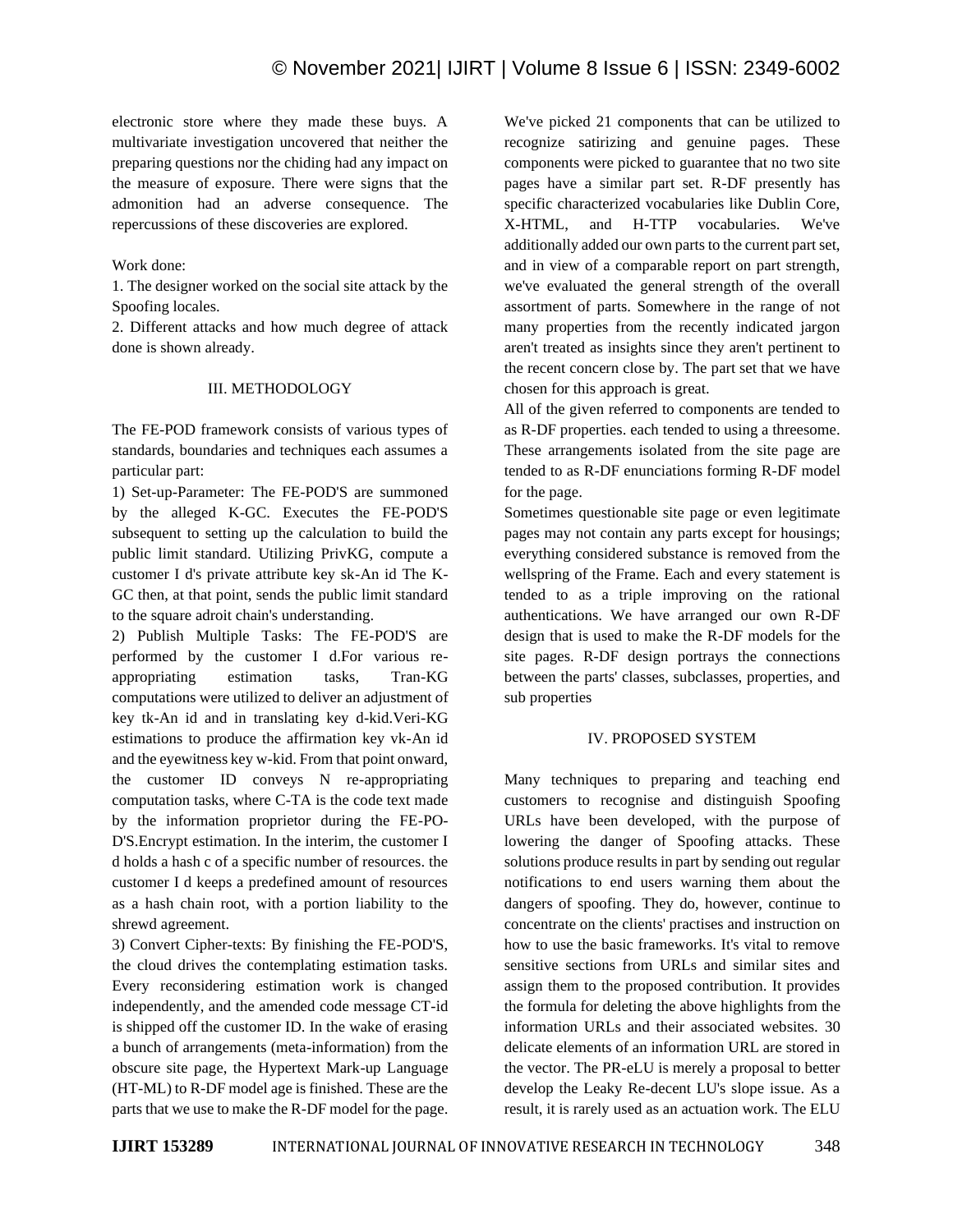capacity can correctly manage noisy focuses due to the negative immersion district. Despite this, the astonishing calculation severely limits the application range of this capability.

By capturing recently discovered Spoofing or lawful U-RLs, IP locations, and catchphrases, the strategy for making considerably distinct records can effectively prevent Spoofing attacks. Due to the reduced duty on dissecting the substance of sites, this method provides the advantage of requiring less assets on the basic frameworks. In any case, this strategy has trouble dealing with new Spoofing assaults because data sets for storing highly contrasting records are built based on freshly found URLs.



V. SYSTEM ARCHITECTURE

The first stage of the irregular forest calculation is to combine N selected trees to create an arbitrary woodland, and the second stage is to calculate forecasts for each tree created in the main stage.

The stages and summary below will help you understand how the system works:

Step 1: Select irregular K information focuses from the preparation set.

Step 2: Using the information focuses you've chosen, create option trees (Subsets).

Step 3: Choose N as the number of decision trees you'll need to construct.

Step 4: Repeat Step 1 & 2

## Ⅵ. INTERPRETATION OF RESULTS



Above is the basic home page of the phishing method evaluation programme, which includes a textbox where any URL that needs to be authenticated as a legitimate or spoofing web site can be typed. In the example above, the search term kbn university is used, and the results show that it is a legitimate website with correct results.

The following screen shot also shows the input query in the evaluation of spoofing web sites, as the team viewer web site is requested to the module, which provides biased results with 92 percent correctness.

Another example of the output is seen in the above screen photo, where the input query is a different web site address, such as make use of address name, which is a.com type of web site, and the module is delivering biased web site results.